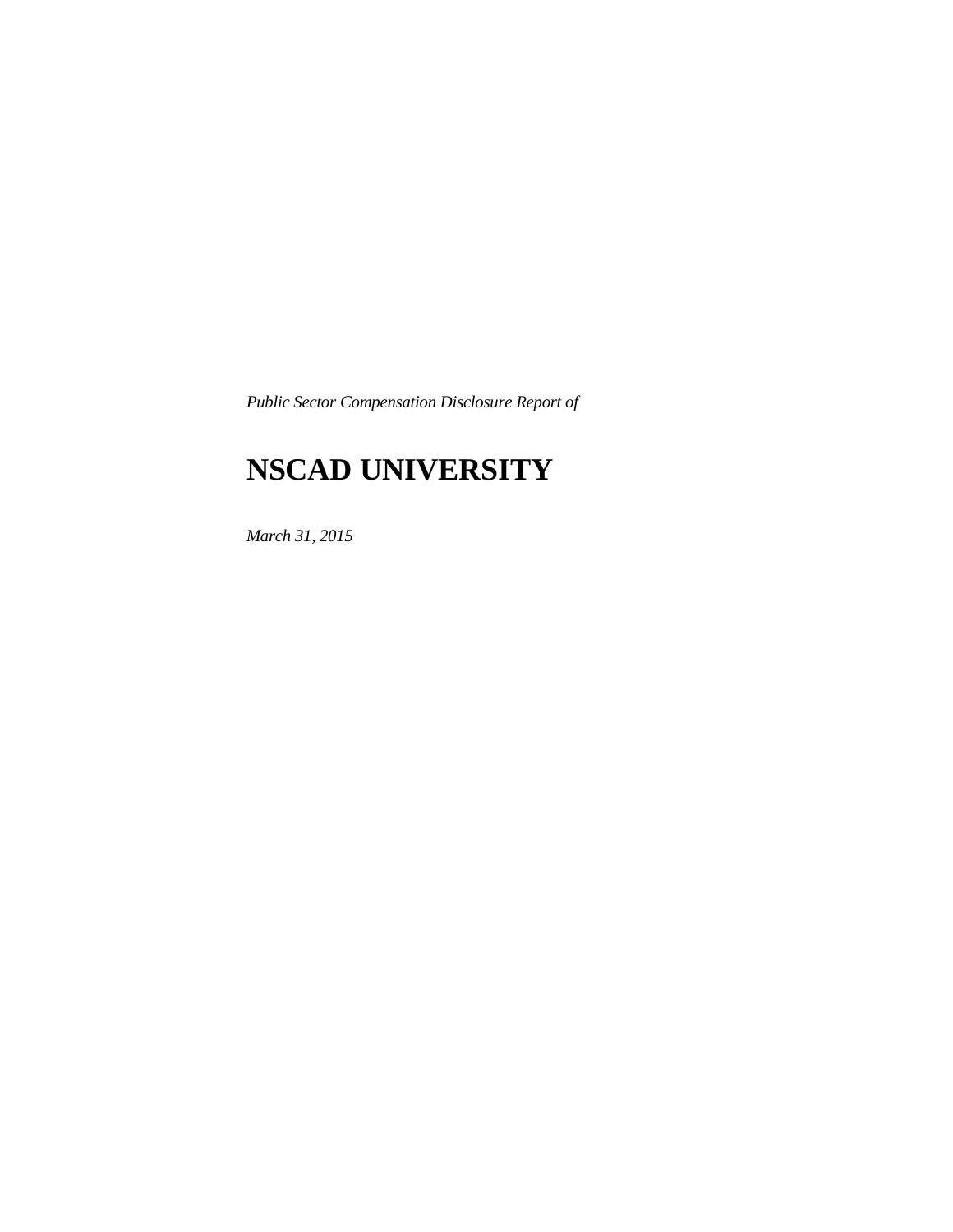# Deloitte.

Deloitte LLP Purdy's Wharf Tower II 1969 Upper Water Street Suite 1500 Halifax NS B3J 3R7 Canada

Tel: 902-422-8541 Fax: 902-423-5820 www.deloitte.ca

### **INDEPENDENT AUDITOR'S REPORT**

To the management of NSCAD University

We have audited the accompanying Public Sector Compensation Disclosure Report of NSCAD University for the year ended March 31, 2015 (the "Schedule"). The Schedule has been prepared by management based on the public sector compensation disclosure act bill no. 115.

#### **Management's Responsibility for the Schedule**

Management is responsible for the preparation of the Schedule in accordance with the public sector compensation disclosure act bill no. 115, and for such internal control as management determines is necessary to enable the preparation of the Schedule that is free from material misstatement, whether due to fraud or error.

#### **Auditor's Responsibility**

Our responsibility is to express an opinion on the Schedule based on our audit. We conducted our audit in accordance with Canadian generally accepted auditing standards. Those standards require that we comply with ethical requirements and plan and perform the audit to obtain reasonable assurance about whether the Schedule is free from material misstatement.

An audit involves performing procedures to obtain audit evidence about the amounts and disclosures in the Schedule. The procedures selected depend on the auditor's judgment, including the assessment of the risks of material misstatement of the Schedule, whether due to fraud or error. In making those risk assessments, the auditor considers internal control relevant to the entity's preparation of the Schedule in order to design audit procedures that are appropriate in the circumstances, but not for the purpose of expressing an opinion on the effectiveness of the entity's internal control. An audit also includes evaluating the appropriateness of accounting policies used and the reasonableness of accounting estimates made by management, as well as evaluating the overall presentation of the Schedule.

We believe that the audit evidence we have obtained is sufficient and appropriate to provide a basis for our audit opinion.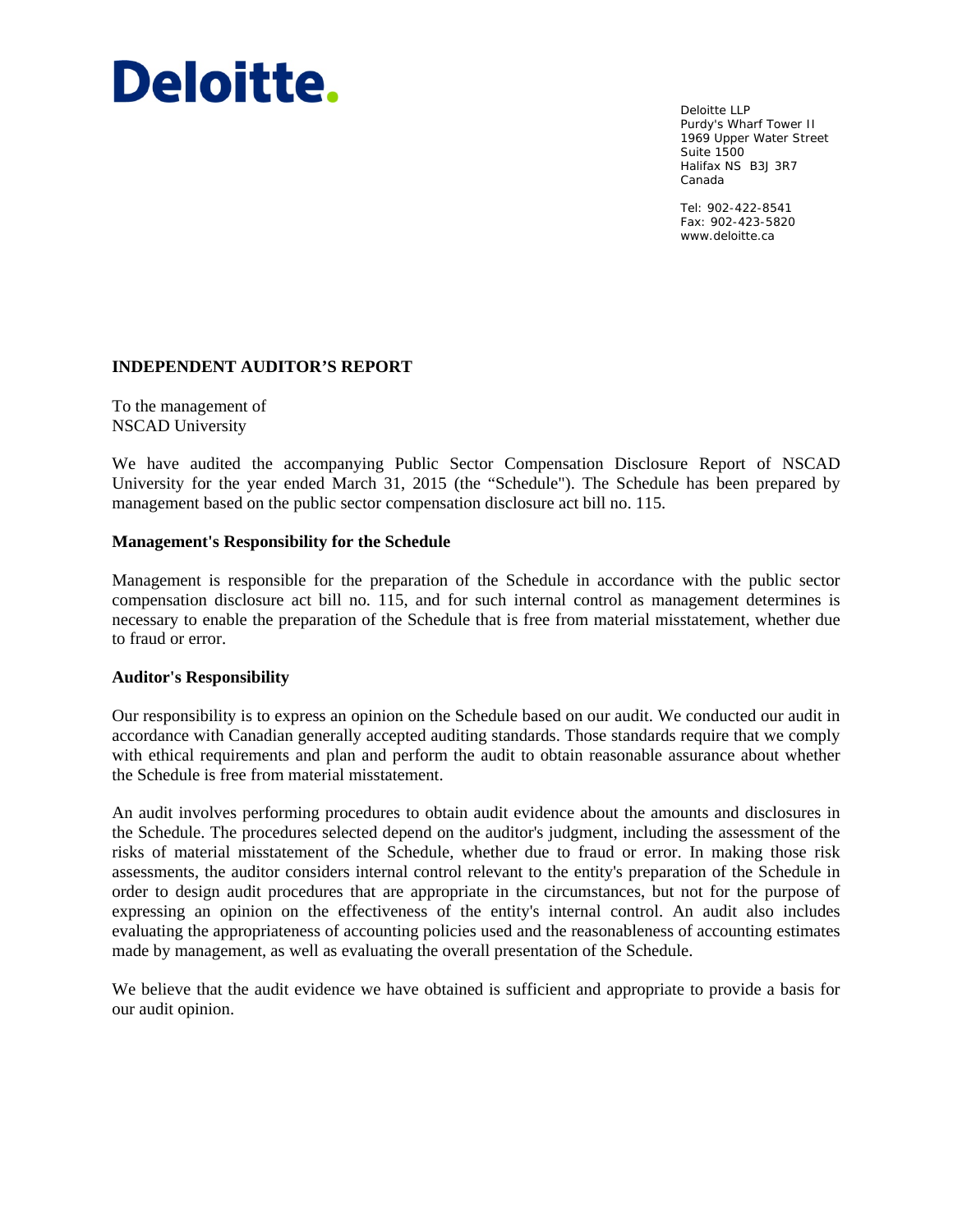#### **Opinion**

In our opinion, the financial information in the Public Sector Compensation Disclosure Report of NSCAD University for the year ended March 31, 2015, is prepared, in all material respects, in accordance with the public sector compensation disclosure act bill no. 115.

#### **Basis of Accounting**

Without modifying our opinion, we draw attention to the basis of reporting note in the schedule, which describes the basis of accounting. The schedule is prepared to meet the requirements of the Public Sector Compensation Disclosure Act dated December 10, 2010. As a result, the schedule may not be suitable for another purpose.

Deloitte LLP

Chartered Accountants Halifax, Nova Scotia June 26, 2015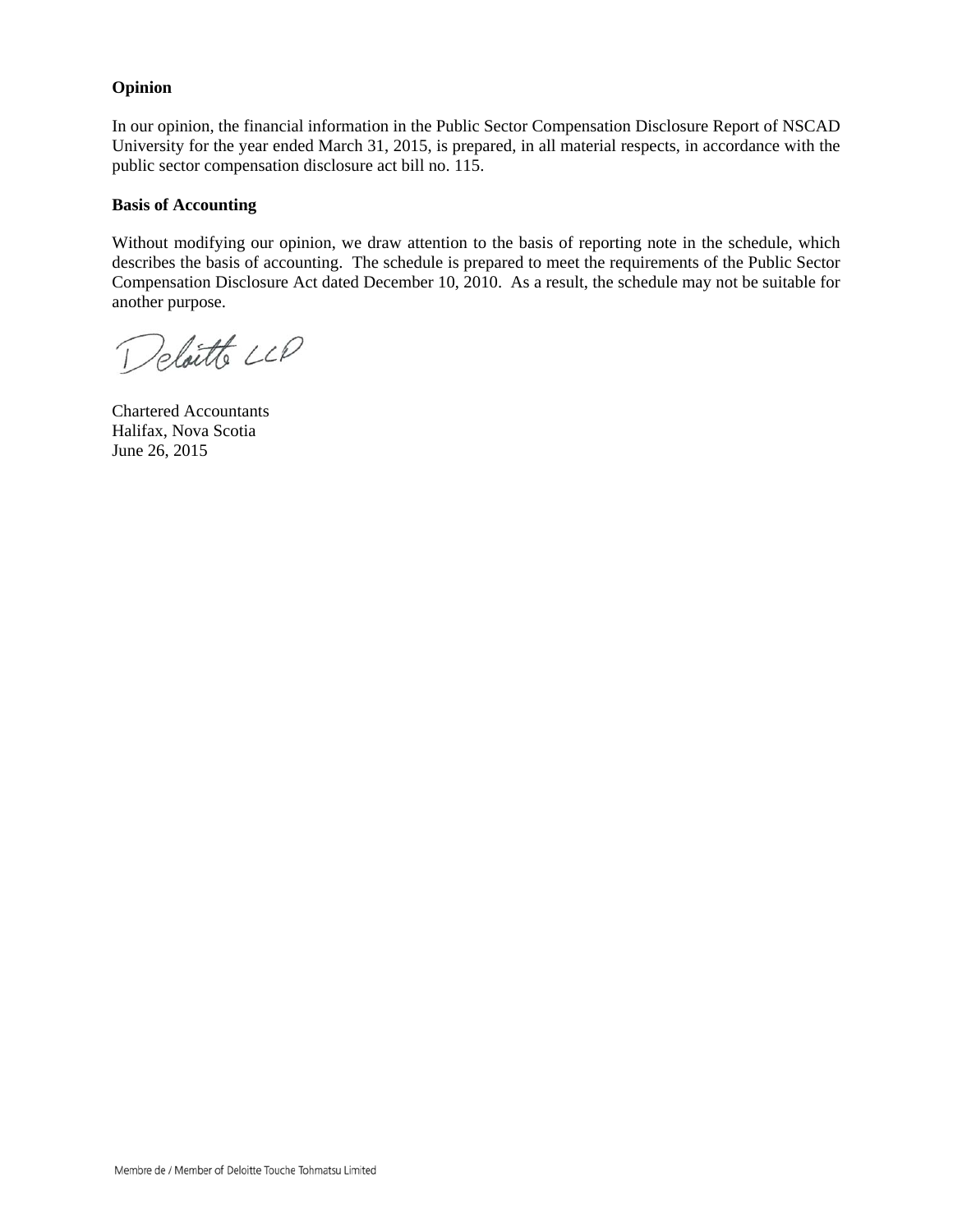#### **Board Members, Officers and Employees, Contractors and Consultants**

For the year ended March 31, 2015, the following board members, officers and employees received compensation of \$100,000 or more:

| Last name      | First name     | Position       | <b>Amount</b> |
|----------------|----------------|----------------|---------------|
|                |                |                | \$            |
| Alfoldy        | Sandra         | Faculty        | 108,306       |
| <b>Barber</b>  | <b>Bruce</b>   | Faculty        | 132,533       |
| Bean           | Robert         | Faculty        | 121,216       |
| Chung          | May            | Faculty        | 102,362       |
| Clark          | David          | Faculty        | 110,603       |
| Comiter        | Alvin          | Faculty        | 128,491       |
| Dorsey         | Frances        | Faculty        | 101,027       |
| Funnell        | Suzanne        | Faculty        | 110,537       |
| Honeychurch    | Kenn           | Administration | 142,261       |
| Howard         | David          | Faculty        | 110,312       |
| Ivey           | Marlene        | Faculty        | 102,799       |
| Johnson-Legere | Sharon         | Administration | 142,331       |
| Leblanc        | Michael        | Faculty        | 113,312       |
| Livingston     | Alex           | Faculty        | 114,160       |
| Lounder        | <b>Barbara</b> | Faculty        | 126,860       |
| McKay          | Marylin        | Faculty        | 125,988       |
| Meyer          | Rudi           | Faculty        | 107,506       |
| Milton         | Jane           | Faculty        | 107,256       |
| Muller         | Robin          | Faculty        | 116,024       |
| Peacock        | Jan            | Faculty        | 127,635       |
| Ritchie        | Pamela         | Faculty        | 128,491       |
| Smith          | David          | Faculty        | 128,638       |
| Son            | Kye-Yeon       | Faculty        | 104,703       |
| Taylor-Gearing | Dianne         | Administration | 142,123       |
| Varga          | Darrell        | Faculty        | 102,362       |
| Wark           | Jayne          | Faculty        | 109,231       |